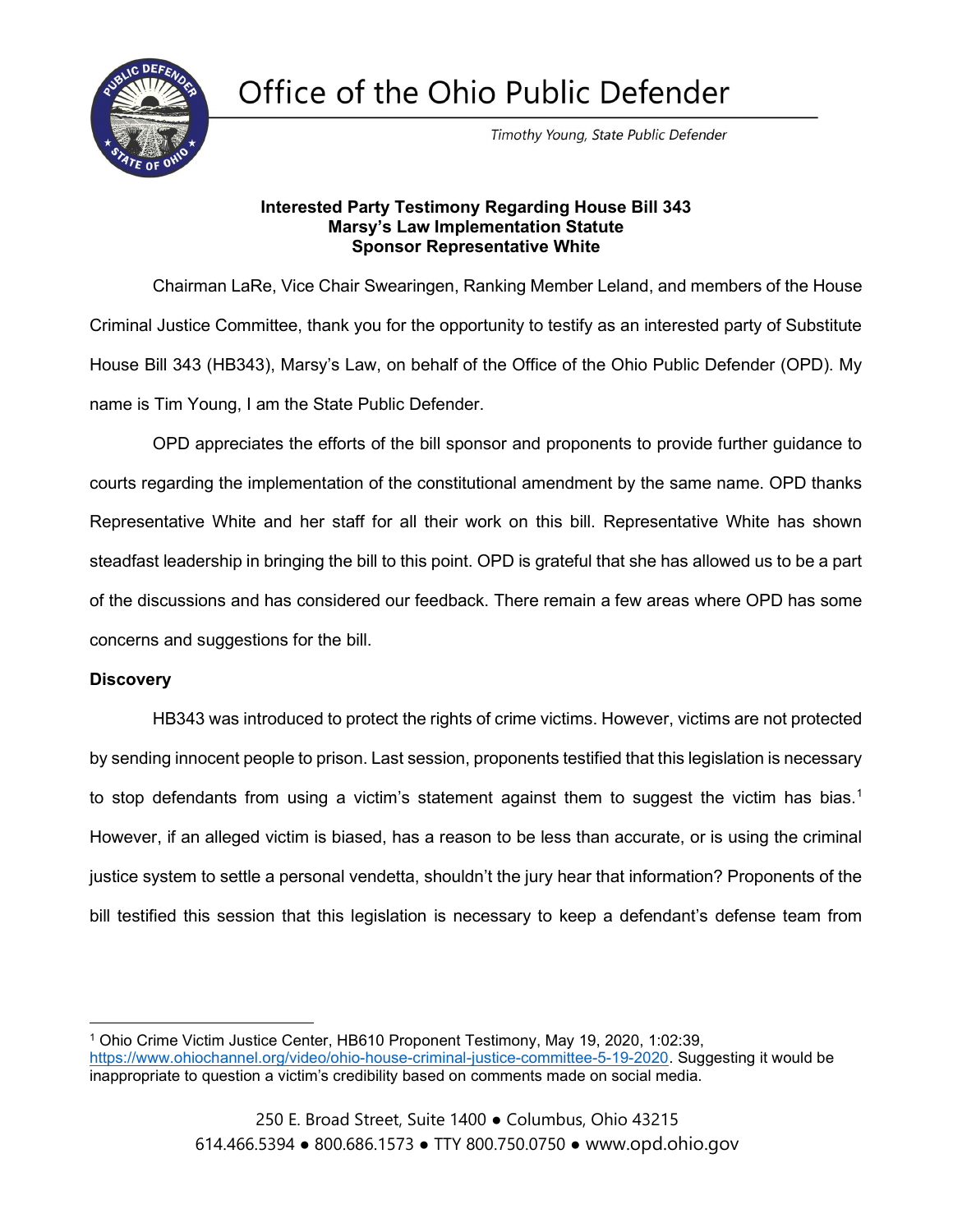investigating a victim's home, even if their home is the crime scene.<sup>2</sup> Shouldn't a defense team have the right to investigate the location where the crime was allegedly committed to prepare their defense? If access to a crime scene could help a defendant prove they are innocent, isn't that information the jury should hear? To quote the Ohio Supreme Court on this topic, "Even though Section 10a(A)(6) grants to a crime victim the right to refuse the discovery request of an accused, it applies 'except as authorized by section 10 of Article I of this constitution,' which sets forth the state constitutional rights of an accused.

# Thus, a victim's rights under Section 10a(A)(6) are not absolute."<sup>3</sup> [Emphasis added.]

 Many of OPD's concerns regarding the discovery provisions of this bill have been resolved. We do have one outstanding concern that we think, not only has constitutional implications, but could also result in innocent people being convicted. HB343 requires defendants to serve victims with copies of subpoenas duce tectum that request information about the victim. The bill allows the victim to file a motion to quash the subpoena. The defendant has the burden of proving that they are entitled to the records pursuant to the test established by the U.S. Supreme Court in U.S. v. Nixon.<sup>4</sup> If the court does not quash the subpoena, the court shall conduct an in-camera review of any records as to which a right of privilege has been asserted. If the court determines that any of the records reviewed in-camera are privileged or constitutionally protected, the court must balance the victim's rights and privileges against the constitutional rights of the defendant. Privileged information includes the victim's address, telephone number, and other identifying information. OPD supports this portion of the bill. However, OPD is concerned about R.C. 2930.071(A)(4) in the bill which states that records disclosed to the prosecutor are not discovery, "unless the material is known by the prosecutor to be exculpatory in nature." [Emphasis added.]

<sup>4</sup> U.S. v. Nixon, 418 U.S. 683, 699-700 (1974).



<sup>2</sup> Ohio Crime Victim Justice Center, HB343 Proponent Testimony, March 24, 2022, 1:30:00, https://ohiochannel.org/video/ohio-house-criminal-justice-committee-3-24-2022. Referring to a case where the defendant requested a court order to photograph the alleged crime scene, which was also the victim's home. <sup>3</sup> State ex rel. Thomas v. McGinty, Slip Op. 2020-Ohio-5452, ¶ 28.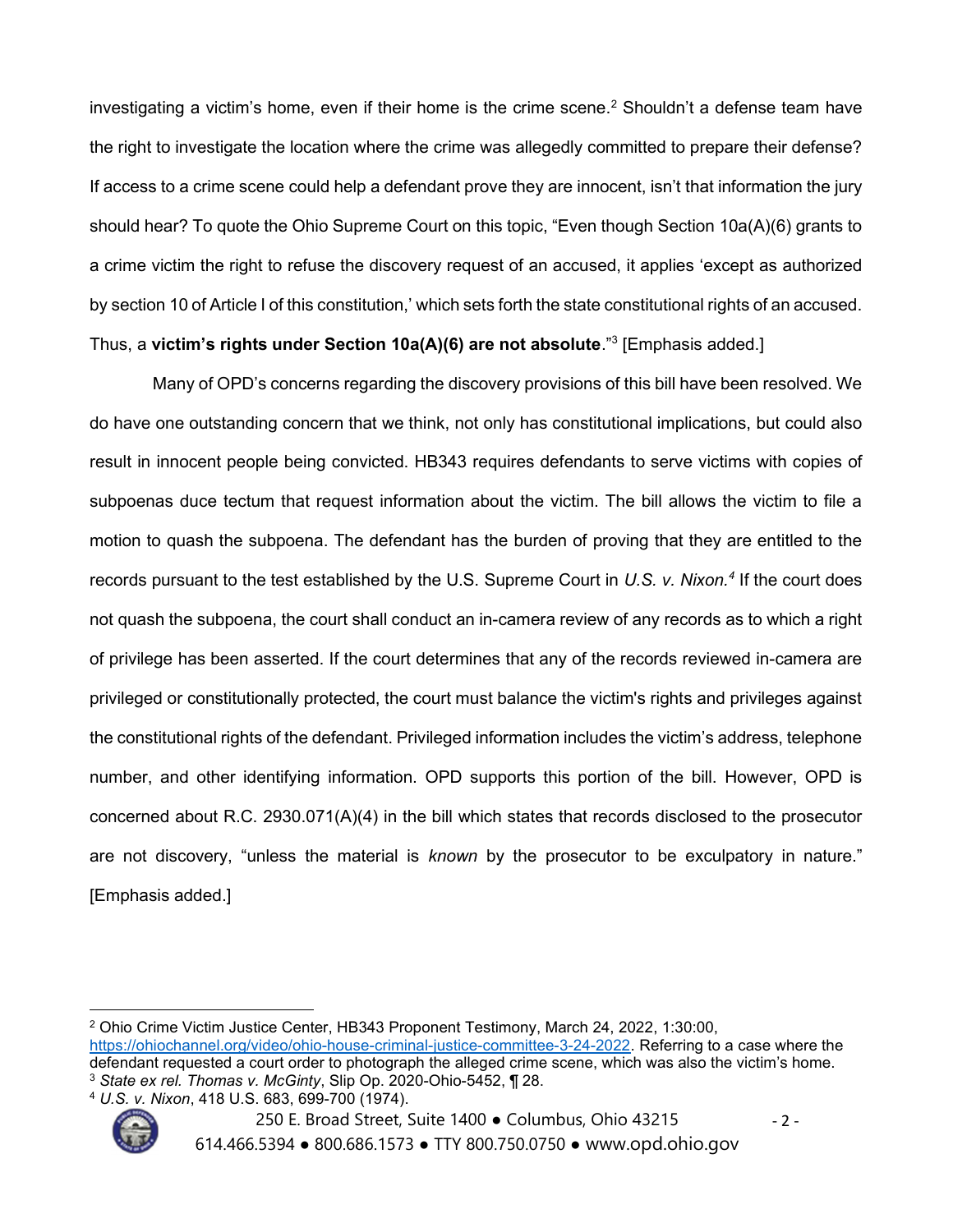This language falls short of the state's constitutional duty to provide evidence favorable to defendant that is material to either guilt or punishment. In other words, the language in HB343 is unconstitutional pursuant to the seminal case Brady v. Maryland and its progeny.<sup>5</sup> By limiting the material to that which is *known* to be exculpatory, the bill is violating Kyles v. Whitley<sup>6</sup>, which held that the state has a "duty to learn of" and disclose all favorable material. The state is constitutionally obligated to investigate whether the material disclosed to them must be turned over to the defendant. The U.S. Supreme Court has further directed the prosecution stating that "the prudent prosecutor will resolve doubtful questions in favor of disclosure." United States v. Agurs,<sup>7</sup>.

If the state is involved in the in-camera review process and sees something that may qualify under Brady, they are constitutionally bound to investigate that material and provide all exculpatory and favorable information to the defense. That is why OPD suggests the bill specify that "the disclosure of any portion of the records to the prosecutor does not make the records subject to discovery, unless the material is such that due process requires it must be provided to the defendant pursuant to Brady v. Maryland, 373 U.S. 83 (1963)."<sup>8</sup> There is no universe where a court and prosecutor can see exculpatory evidence and not turn it over to the defense. What is the remedy if, at trial or hearing, a witness testifies to something that the court and prosecutor knows there is contradictory or exculpatory evidence that exists, but the defense doesn't know about it. This is exculpatory information - it is about innocence. This committee should not hesitate to ensure that information favorable to the defendant is provided to the defendant. We don't want to convict innocent people and let the real guilty party get away with the crime.

### **Restitution**

 $^8$  Concern was expressed about citing a case in the Ohio Revised Code. However, *Brady v. Maryland* is already cited in R.C. 2743.48. Specifically, R.C. 2743.48(J)(1) states, "(J) (1) As used in division (A) of this section, "Brady Rule" means the rule established pursuant to the decision of the United States supreme court in Brady v. Maryland (1963), 373 U.S. 83." Additionally, the term "Brady Rule" used through the section.



250 E. Broad Street, Suite 1400 ● Columbus, Ohio 43215 - 3 -614.466.5394 ● 800.686.1573 ● TTY 800.750.0750 ● www.opd.ohio.gov

<sup>5</sup> Brady v. Maryland, 373 U.S. 83 (1983).

<sup>6</sup> Kyles v. Whitley, 514 U.S. 419, 437 (1995).

<sup>7</sup> United States v. Agurs, 427 U.S. 97, 108 (1976).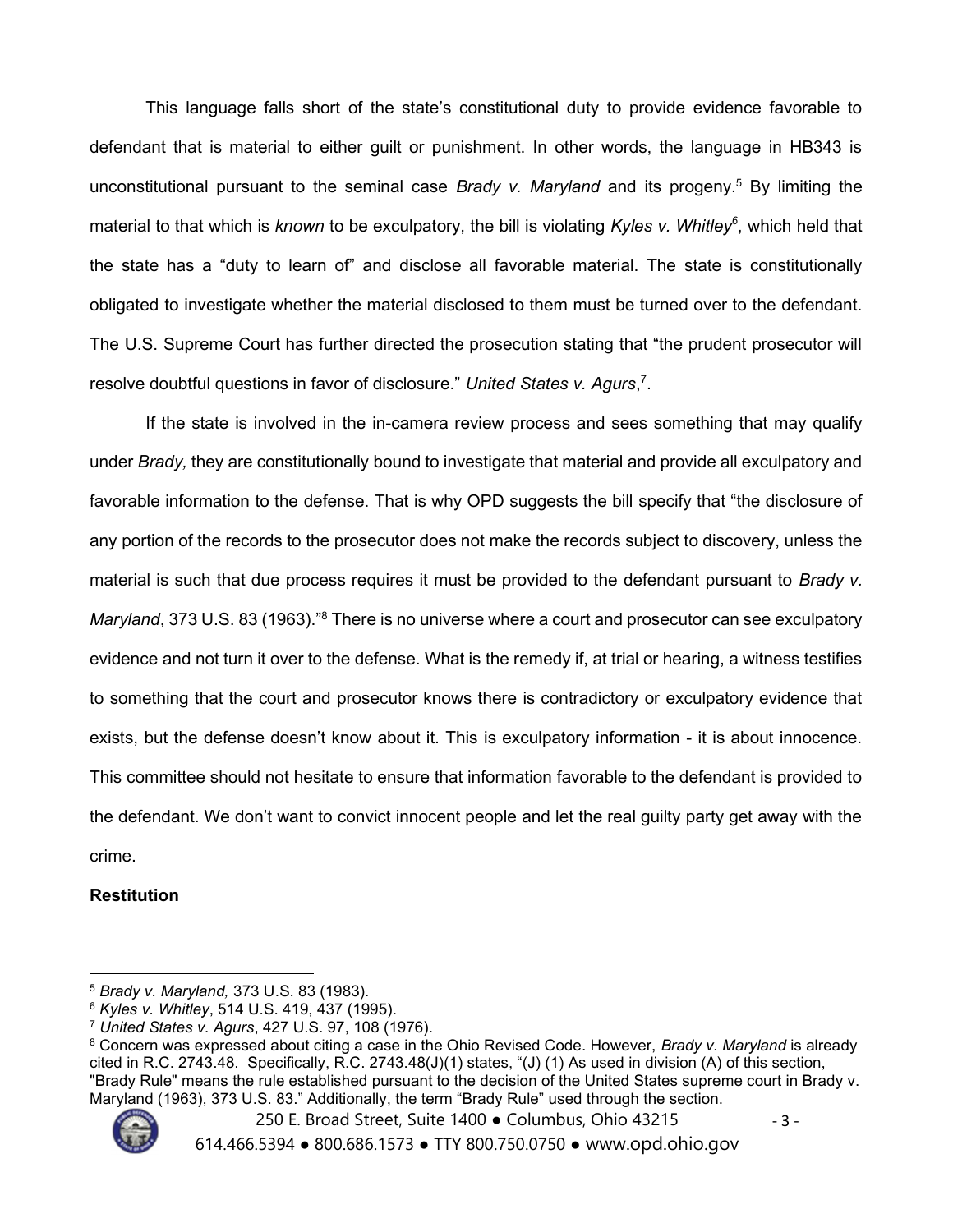The proposed legislation states that victims can receive restitution as compensation for a broad array of economic losses, including, the value of stolen or damaged property, medical expenses, mental health counseling expenses and wages or profits lost due to injury or harm to the victim as determined by the court. If we are totally honest, this is not the restitution statute OPD would written. That being said, we understand that the Ohio Constitution entitles the victim to full and timely restitution and compromises is necessary. Again, Representative White and her staff spent many hours on this section, and OPD believes they struck a good balance. While, overall, OPD is comfortable with this portion of the bill, we want to highlight a few matters for the committee.

The 8<sup>th</sup> Amendment of U.S. Constitution which requires "economic sanctions 'be proportioned to the wrong' and 'not be so large as to deprive [an offender] of his livelihood.'"<sup>9</sup> OPD does have concern about a courts ability to determine the restitution for mental health counseling. If, in one session, the victim and their counselor discuss the offense against the victim, the victim's childhood, and the victim's overbearing mother, does the defendant have to pay for the full session? A defendant has a right to the finality of their sentence, meaning the final total for restitution must be known and ordered at sentencing.<sup>10</sup> OPD fears restitution hearings will become long, complicated proceedings that require expert testimony from medical and mental health professionals regarding which expenses can be attributed to the defendant.

It is important to keep in mind that approximately 70 percent of defendants receive court appointed attorneys because their financial circumstances do not permit them to hire their own counsel. Therefore, most defendants will be unable to pay these large restitution orders in a timely manner, if at all. OPD has two specific suggestions to improve the restitution portions of the bill. First, the bill should remove the provision that requires restitution not paid to the victim within 60 days to be the paid to the

https://www.supremecourt.ohio.gov/Publications/JCS/adultRestitution.pdf; see generally, State v. Holdcroft (2013), 137 Ohio St. 3d. 526.



<sup>250</sup> E. Broad Street, Suite 1400 ● Columbus, Ohio 43215 - 4 -

614.466.5394 ● 800.686.1573 ● TTY 800.750.0750 ● www.opd.ohio.gov

<sup>9</sup> Timbs v. Indiana, 586 U.S. (2019), quoting Browning-Ferris Industries of Vt., Inc. v. Kelco Disposal, Inc., 492 U.S. 257, 271 (1989).

<sup>10</sup> Restitution in Adult Court, Supreme Court of Ohio,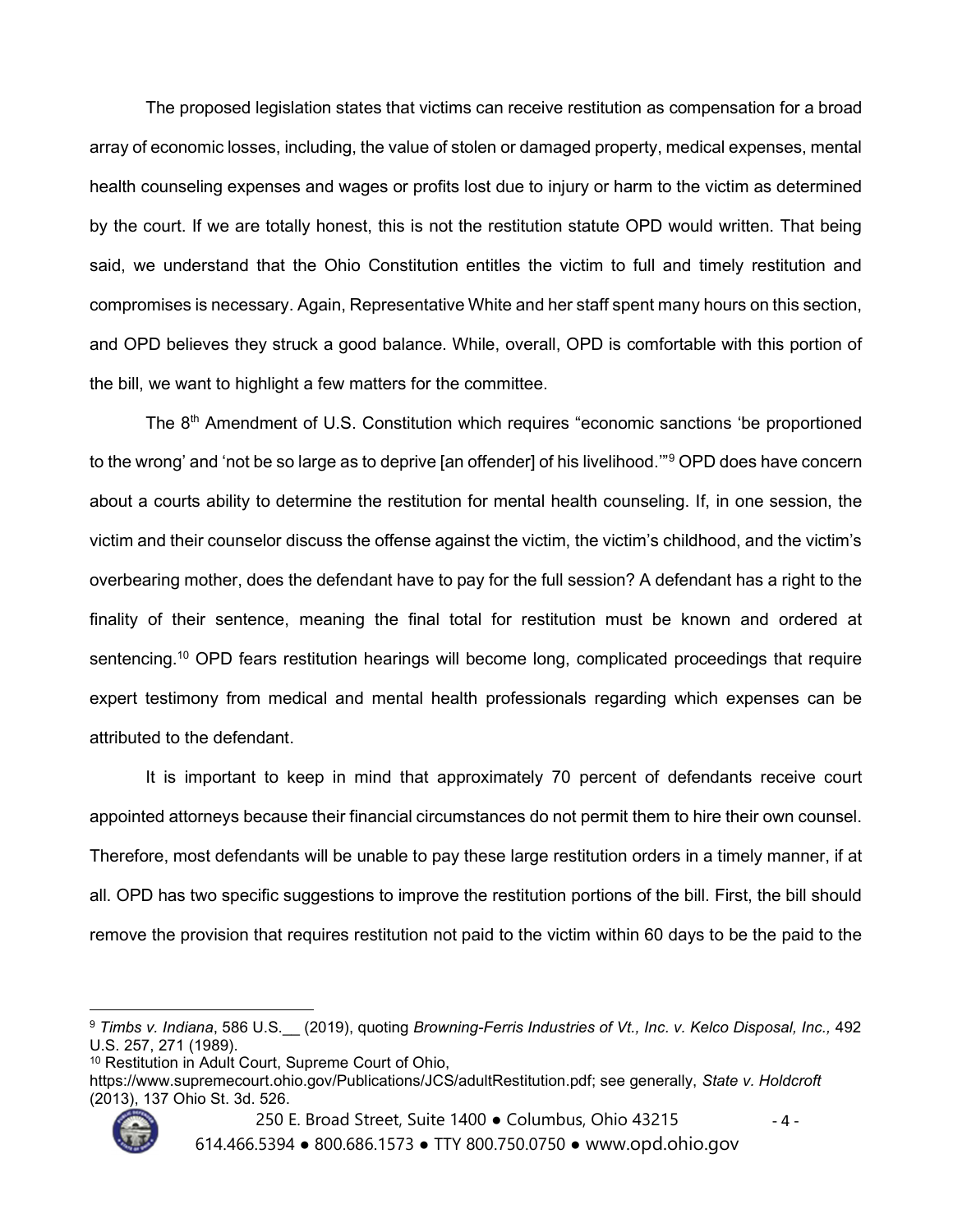division of unclaimed funds.<sup>11</sup> This provision runs contrary to the purpose of restitution which is to make the victim whole. This provision imposes a potentially arduous financial burden for the benefit of no one. Restitution that cannot be paid to the victim should be returned to the defendant.

Second, the bill permits courts to require the execution of a satisfactory performance bond to ensure payment of restitution.<sup>12</sup> This is extremely onerous, and likely an impossible condition for a defendant to meet. Very few companies would issue such a bond for someone convicted of a felony and required to pay restitution. Additionally, bonding companies are often able to bypass basic collection protections leaving the defendants vulnerable and without remedy.

#### Constitutional Issues

 As previously stated, the victim's name and identifying information is privileged under this bill. However, there may be times when the defendant needs to include information about victim in motions, briefs, memorandum, or other court filings. For example, if the alleged offense occurred at the victim's home or place of employment, identifying that privileged information may be necessarily included in the filing so the court can make an informed ruling. The defendant should not be prohibited from putting forth a constitutionally guaranteed zealous defense. To resolve this issue, OPD simply asks that the bill state "Nothing in this division should be read to prohibit the defendant from including necessary information about the victim in filing with the trial court, court of appeals, or supreme court" at R.C. 2930.06(B) in the bill.

 OPD's last recommendation for HB343 is an issue that has come up for some of our appellate attorneys. OPD requests that the bill explicitly permit defendants to respond and be represented by counsel in proceedings where the victim is a pursuing an extraordinary writ. Because writs lie where is no adequate remedy at law, the bill needs to explicitly allow the defendant to respond, or courts may rule defendants do not have standing to protect their rights in the proceeding. OPD has provided Representative White and her staff with suggested language to address this concern.

<sup>12</sup> R.C. 2152.203(C)



250 E. Broad Street, Suite 1400 ● Columbus, Ohio 43215 - 5 -614.466.5394 ● 800.686.1573 ● TTY 800.750.0750 ● www.opd.ohio.gov

<sup>11</sup> R.C. 2929.281(G).